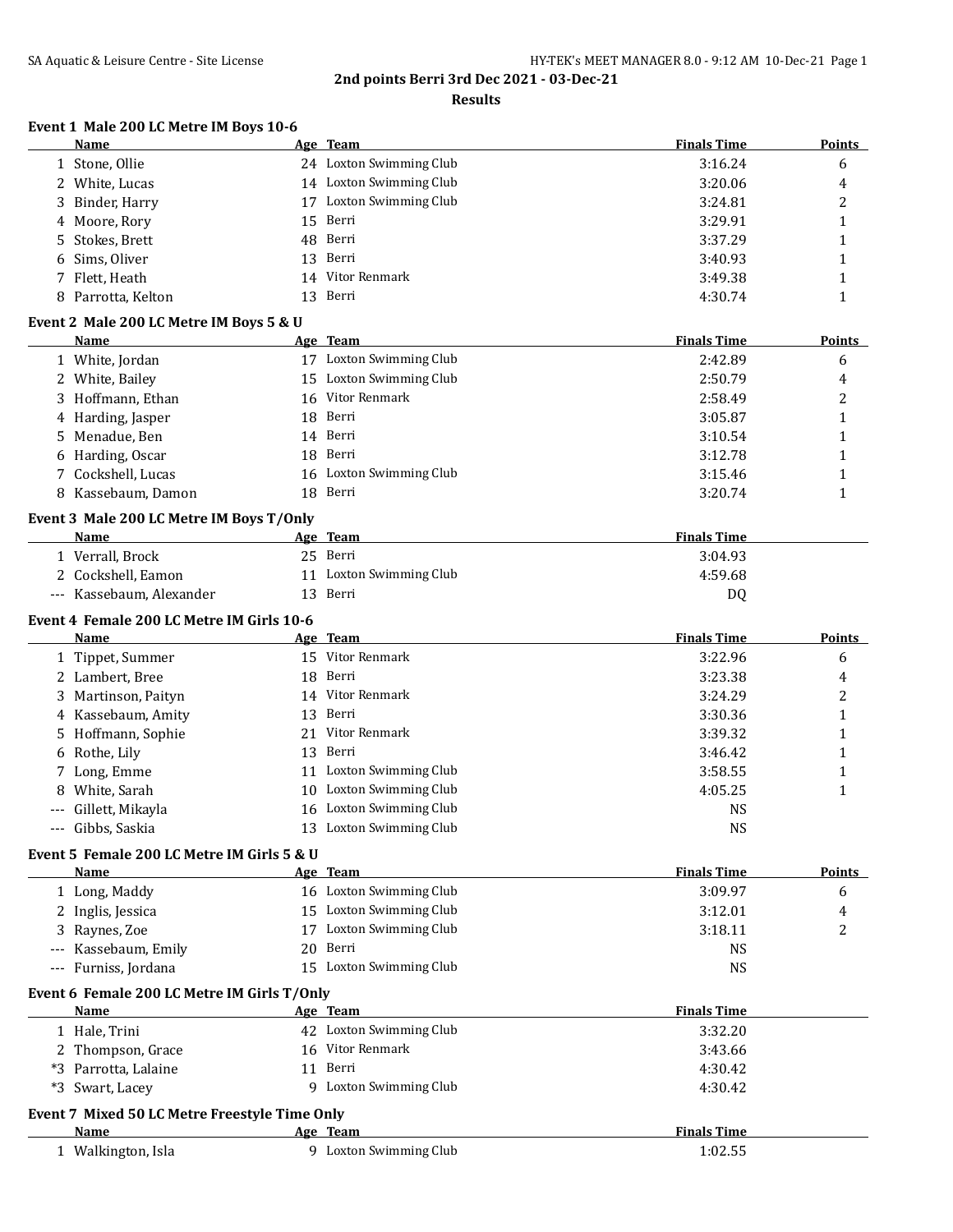|    | Name                                                  |    | Age Team                | <b>Finals Time</b> |               |
|----|-------------------------------------------------------|----|-------------------------|--------------------|---------------|
|    | --- Jennings, Kyle                                    |    | 30 Vitor Renmark        | <b>NS</b>          |               |
|    | --- Obst, Lucas                                       |    | 9 Loxton Swimming Club  | <b>NS</b>          |               |
|    | Event 8 Mixed 50 LC Metre Freestyle Grade 15/A        |    |                         |                    |               |
|    | <b>Name</b>                                           |    | Age Team                | <b>Finals Time</b> | <b>Points</b> |
|    | 1 Gray, Zara                                          |    | 7 Berri                 | 1:07.28            | 6             |
|    | 2 Edwards, Sharla                                     |    | 8 Loxton Swimming Club  | 1:16.42            | 4             |
|    | 3 Hucks, Tyler                                        |    | 12 Loxton Swimming Club | 1:17.76            | 2             |
|    | 4 Walkington, Noah                                    |    | 7 Loxton Swimming Club  | 1:53.26            | 1             |
|    | Event 10 Mixed 50 LC Metre Freestyle Grade 14         |    |                         |                    |               |
|    | Name                                                  |    | Age Team                | <b>Finals Time</b> | <b>Points</b> |
|    | 1 Dale, Annasia                                       |    | 10 Berri                | 58.63              | 6             |
|    | 2 Burgemeister, Tamsin                                |    | 10 Loxton Swimming Club | 1:02.53            | 4             |
|    | 3 Parrotta, Clara                                     |    | 8 Berri                 | 1:06.91            | 2             |
|    |                                                       |    |                         |                    |               |
|    | Event 11 Mixed 50 LC Metre Freestyle Grade 13<br>Name |    | Age Team                | <b>Finals Time</b> | Points        |
|    | 1 Albanese, Jacob                                     |    | 10 Vitor Renmark        | 57.68              | 6             |
|    | 2 Whateley, Hannah                                    | 9  | Berri                   | 1:00.50            |               |
|    | 3 Burgemeister, Natalia                               |    | 11 Loxton Swimming Club | 1:00.62            | 4<br>2        |
|    | --- Hampel, Hannah                                    |    | 11 Loxton Swimming Club | <b>NS</b>          |               |
|    |                                                       |    |                         |                    |               |
|    | Event 12 Mixed 50 LC Metre Freestyle Grade 12         |    |                         |                    |               |
|    | Name                                                  |    | Age Team                | <b>Finals Time</b> | <b>Points</b> |
|    | 1 Lindner, Ava                                        |    | 9 Vitor Renmark         | 55.03              | 6             |
|    | 2 Milton, Levi                                        |    | 11 Loxton Swimming Club | 56.30              | 4             |
|    | Event 13 Mixed 50 LC Metre Freestyle Grade 11/A       |    |                         |                    |               |
|    | Name                                                  |    | Age Team                | <b>Finals Time</b> | <b>Points</b> |
|    | 1 Stevens, Summer                                     |    | 11 Vitor Renmark        | 51.18              | 6             |
|    | 2 Hardwick, Madden                                    |    | 10 Vitor Renmark        | 51.28              | 4             |
|    | 3 Hampel, Mia                                         |    | 10 Loxton Swimming Club | 51.34              | 2             |
|    | 4 Piltz, Addy                                         |    | 13 Berri                | 53.45              | 1             |
|    | Event 14 Mixed 100 LC Metre Freestyle Grade 10/A      |    |                         |                    |               |
|    | Name                                                  |    | Age Team                | <b>Finals Time</b> | <b>Points</b> |
|    | 1 Verrall, Kaylee                                     |    | 14 Berri                | 1:21.85            | 6             |
|    | 2 Thompson, Sophie                                    |    | 15 Vitor Renmark        | 1:29.28            | 4             |
|    | 3 Hale, Trini                                         |    | 42 Loxton Swimming Club | 1:30.40            | 2             |
| 4  | Thompson, Grace                                       |    | 16 Vitor Renmark        | 1:33.99            | 1             |
| 5  | Schloithe, Lily L                                     |    | 12 Vitor Renmark        | 1:41.84            | 1             |
| 6  | Parrotta, Kelton                                      | 13 | Berri                   | 1:42.73            | 1             |
| 7  | Piltz, Anise                                          |    | 15 Berri                | 1:49.85            | 1             |
| 8  | Jarvis, Ruby                                          |    | 9 Vitor Renmark         | 1:49.88            | 1             |
| 9  | Reinmann, Caleb                                       |    | 10 Loxton Swimming Club | 1:52.52            | 1             |
| 10 | Swart, Lacey                                          | 9  | Loxton Swimming Club    | 1:52.60            | 1             |
| 11 | Long, William                                         | 13 | Vitor Renmark           | 1:52.73            | 1             |
| 12 | Parrotta, Lalaine                                     | 11 | Berri                   | 1:57.12            | 1             |
| 13 | Morrison, Danielle                                    | 10 | Loxton Swimming Club    | 1:58.39            | 1             |
|    | 14 Cockshell, Eamon                                   | 11 | Loxton Swimming Club    | 2:05.20            | 1             |
|    | --- Stevens, Kayleigh                                 | 12 | Vitor Renmark           | <b>DNF</b>         |               |
|    | --- Hucks, Chloe                                      |    | 12 Loxton Swimming Club | <b>NS</b>          |               |
|    | Event 17 Mixed 100 LC Metre Freestyle Grade 9         |    |                         |                    |               |
|    | Name                                                  |    | Age Team                | <b>Finals Time</b> | <b>Points</b> |
|    |                                                       |    |                         |                    |               |
|    | 1 Verrall, Brock                                      |    | 25 Berri                | 1:13.16            | 6             |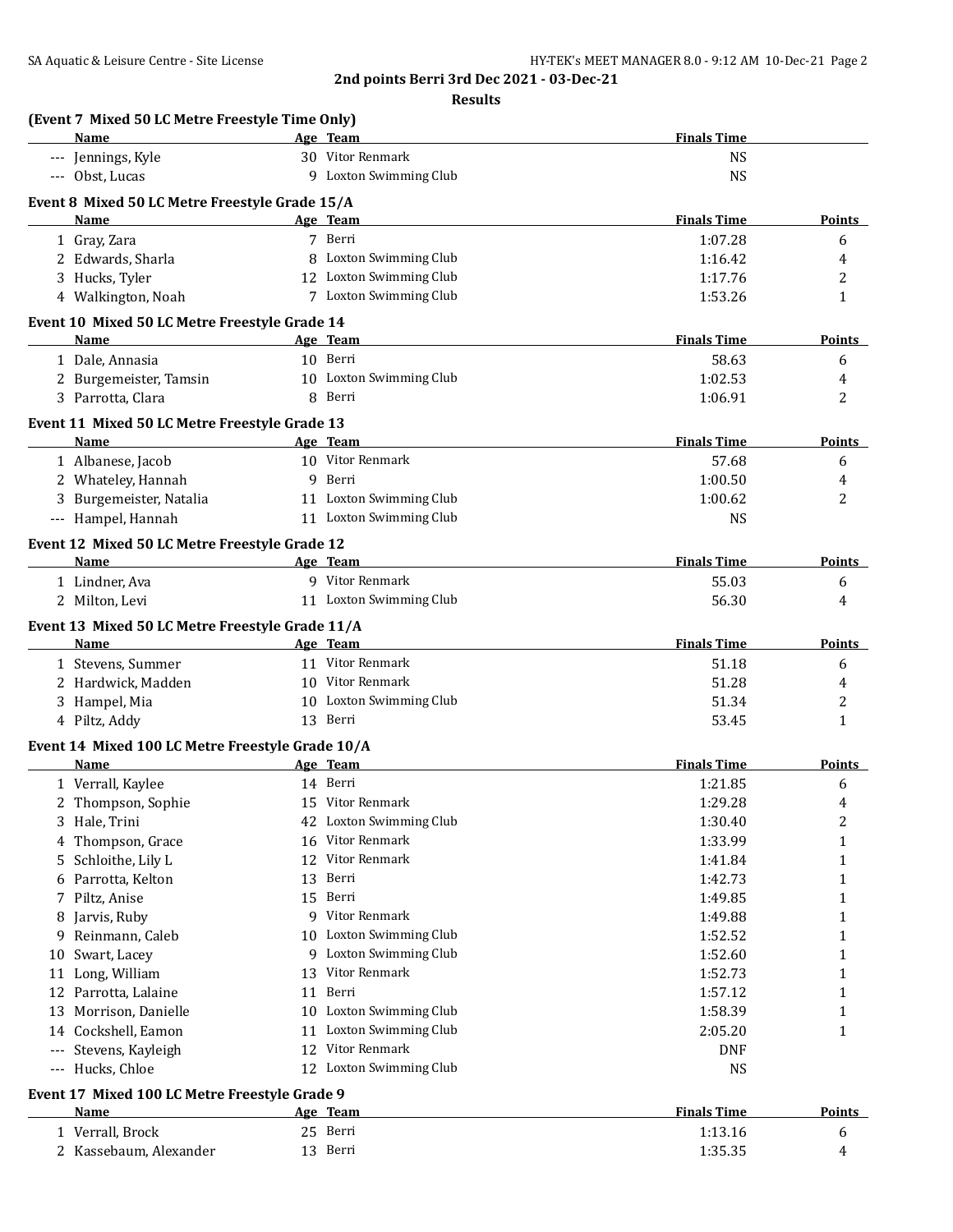|     | (Event 17 Mixed 100 LC Metre Freestyle Grade 9)<br>Name |    | Age Team                  | <b>Finals Time</b> | <b>Points</b> |
|-----|---------------------------------------------------------|----|---------------------------|--------------------|---------------|
|     | 3 Long, Emme                                            |    | 11 Loxton Swimming Club   | 1:38.64            | 2             |
|     | 4 Gray, Lachlan                                         |    | 11 Berri                  | 1:42.43            | 1             |
|     | 5 White, Sarah                                          |    | 10 Loxton Swimming Club   | 1:44.72            | 1             |
|     | 6 Reimann, Abbie                                        |    | 13 Loxton Swimming Club   | 1:54.55            | $\mathbf{1}$  |
|     | Event 18 Mixed 100 LC Metre Freestyle Grade 8           |    |                           |                    |               |
|     | Name                                                    |    | Age Team                  | <b>Finals Time</b> | Points        |
|     | 1 Ingerson, Sophie                                      |    | 13 Berri                  | 1:31.25            | 6             |
|     | 2 Grosser, Maddie                                       |    | 13 Loxton Swimming Club   | 1:35.60            | 4             |
|     | 3 Burgemeister, Oscar                                   |    | 15 Loxton Swimming Club   | 1:43.36            | 2             |
|     | Event 19 Mixed 100 LC Metre Freestyle Grade 7           |    |                           |                    |               |
|     | Name                                                    |    | Age Team                  | <b>Finals Time</b> | <b>Points</b> |
|     | 1 Stokes, Brett                                         |    | 48 Berri                  | 1:25.60            | 6             |
|     | 2 Hoffmann, Sophie                                      |    | 21 Vitor Renmark          | 1:28.46            | 4             |
|     | 3 Sims, Oliver                                          |    | 13 Berri                  | 1:30.77            | 2             |
|     | 4 Rothe, Lily                                           |    | 13 Berri                  | 1:32.90            | $\mathbf{1}$  |
|     | Event 20 Mixed 100 LC Metre Freestyle Grade 6           |    |                           |                    |               |
|     | Name                                                    |    | Age Team                  | <b>Finals Time</b> | Points        |
|     | 1 Martinson, Paityn                                     |    | 14 Vitor Renmark          | 1:22.05            | 6             |
|     | 2 Slagter, Kian                                         |    | 16 Loxton Swimming Club   | 1:28.58            | 4             |
|     | 3 Rothe, Ella                                           |    | 11 Berri                  | 1:31.21            | 2             |
|     | --- Teare, Holly                                        |    | 13 Vitor Renmark          | <b>NS</b>          |               |
|     | Event 21 Mixed 100 LC Metre Freestyle Grade 5           |    |                           |                    |               |
|     | Name                                                    |    | Age Team                  | <b>Finals Time</b> | Points        |
|     | 1 Gibbs, Saskia                                         |    | 13 Loxton Swimming Club   | 1:19.73            | 6             |
|     | 2 Tippet, Summer                                        |    | 15 Vitor Renmark          | 1:23.04            | 4             |
|     |                                                         |    |                           |                    |               |
|     | Event 22 Mixed 100 LC Metre Freestyle Grade 4<br>Name   |    | Age Team                  | <b>Finals Time</b> | Points        |
|     | 1 Lambert, Jenna                                        |    | 16 Vitor Renmark          | 1:17.50            | 6             |
|     | 2 Flett, Heath                                          |    | 14 Vitor Renmark          | 1:19.20            | 4             |
|     |                                                         |    | 17 Loxton Swimming Club   | 1:19.23            | 2             |
| 3   | Binder, Harry                                           |    |                           |                    |               |
| 4   | Kassebaum, Amity                                        |    | 13 Berri                  | 1:20.50            | 1             |
| 5   | Kassebaum, Emily                                        | 20 | Berri<br>16 Vitor Renmark | 1:21.06            | 1             |
| 6   | Anderson, Stella                                        |    |                           | 1:23.21            | $\mathbf{1}$  |
|     | Event 23 Mixed 100 LC Metre Freestyle Grade 3<br>Name   |    | Age Team                  | <b>Finals Time</b> | Points        |
|     |                                                         |    | 12 Vitor Renmark          | 1:10.45            |               |
|     | 1 Riedel, Hugh                                          |    | 14 Berri                  |                    | 6             |
|     | 2 Menadue, Ben                                          |    | 15 Berri                  | 1:15.42            | 4             |
|     | 3 Moore, Rory                                           |    |                           | 1:16.42            | 2             |
| 4   | White, Lucas                                            |    | 14 Loxton Swimming Club   | 1:16.97            | 1             |
| 5.  | Lambert, Bree                                           |    | 18 Berri                  | 1:19.23            | 1             |
| 6   | Gillett, Mikayla                                        |    | 16 Loxton Swimming Club   | 1:19.50            | 1             |
|     | 7 Furniss, Jordana                                      |    | 15 Loxton Swimming Club   | 1:24.51            | 1             |
|     | Event 24 Mixed 100 LC Metre Freestyle Grade 2           |    |                           |                    |               |
|     | <b>Name</b>                                             |    | Age Team                  | <b>Finals Time</b> | <b>Points</b> |
|     | 1 White, Bailey                                         |    | 15 Loxton Swimming Club   | 1:11.08            | 6             |
|     | 2 Cockshell, Lucas                                      |    | 16 Loxton Swimming Club   | 1:11.14            | 4             |
| 3   | Harding, Oscar                                          | 18 | Berri                     | 1:12.50            | 2             |
| 4   | Kassebaum, Damon                                        | 18 | Berri                     | 1:15.47            | $\mathbf{1}$  |
| 5   | Raynes, Zoe                                             | 17 | Loxton Swimming Club      | 1:16.71            | 1             |
| --- | Lyons, Sue                                              |    | 53 Vitor Renmark          | <b>NS</b>          |               |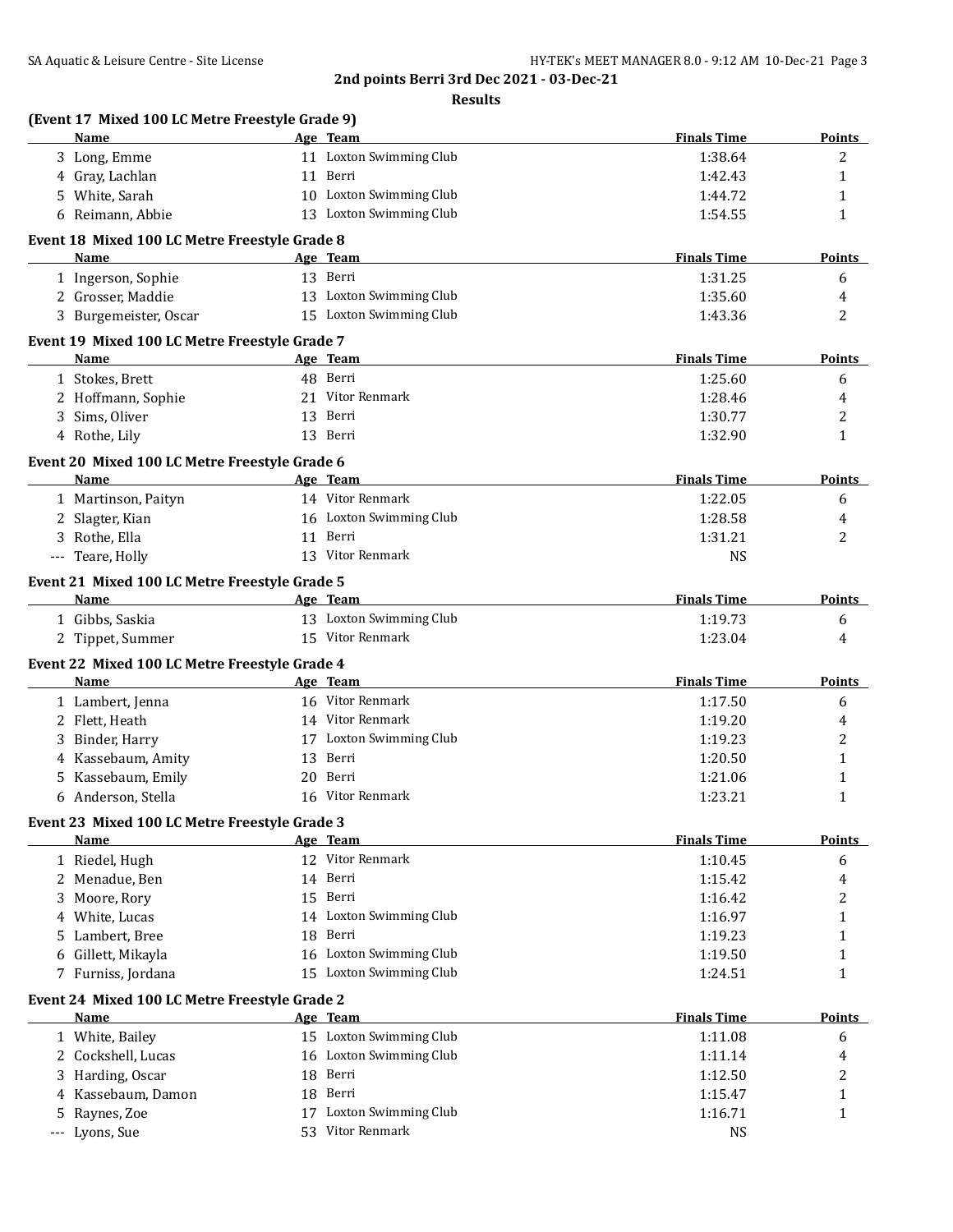| Event 25 Mixed 100 LC Metre Freestyle Grade 1<br>Name        | Age Team                                                               | <b>Finals Time</b> | Points        |
|--------------------------------------------------------------|------------------------------------------------------------------------|--------------------|---------------|
| 1 Hoffmann, Ethan                                            | 16 Vitor Renmark                                                       | 1:07.95            | 6             |
| 2 Harding, Jasper                                            | 18 Berri                                                               | 1:10.02            | 4             |
| 3 Inglis, Jessica                                            | 15 Loxton Swimming Club                                                | 1:15.09            | 2             |
| 4 Long, Maddy                                                | 16 Loxton Swimming Club                                                | 1:15.25            | $\mathbf{1}$  |
|                                                              |                                                                        |                    |               |
| Event 26 Mixed 100 LC Metre Freestyle Grade A<br><b>Name</b> | Age Team                                                               | <b>Finals Time</b> | <b>Points</b> |
| --- Stone, Ollie                                             | 24 Loxton Swimming Club                                                | <b>NS</b>          |               |
| Event 27 Mixed 100 LC Metre Freestyle Grade B                |                                                                        |                    |               |
| Name                                                         | Age Team                                                               | <b>Finals Time</b> | <b>Points</b> |
| 1 White, Jordan                                              | 17 Loxton Swimming Club                                                | 1:01.39            | 6             |
|                                                              |                                                                        |                    |               |
| Event 31 Mixed 50 LC Metre Butterfly Time Only<br>Name       | Age Team                                                               | <b>Finals Time</b> |               |
| 1 Grosser, Maddie                                            | 13 Loxton Swimming Club                                                | 45.93              |               |
| 2 Reimann, Abbie                                             | 13 Loxton Swimming Club                                                |                    |               |
|                                                              | 11 Vitor Renmark                                                       | 1:02.04            |               |
| 3 Stevens, Summer                                            |                                                                        | 1:04.12            |               |
| 4 Gray, Lachlan                                              | 11 Berri                                                               | 1:12.49            |               |
| --- Jennings, Kyle                                           | 30 Vitor Renmark                                                       | <b>NS</b>          |               |
| Event 32 Mixed 50 LC Metre Butterfly Grade 15/A              |                                                                        |                    |               |
| Name                                                         | Age Team                                                               | <b>Finals Time</b> | Points        |
| 1 Morrison, Danielle                                         | 10 Loxton Swimming Club                                                | 1:19.32            | 6             |
| 2 Cockshell, Eamon                                           | 11 Loxton Swimming Club                                                | 1:20.47            | 4             |
| Event 34 Mixed 50 LC Metre Butterfly Grade 14                |                                                                        |                    |               |
| Name                                                         | Age Team                                                               | <b>Finals Time</b> | Points        |
| 1 Parrotta, Lalaine                                          | 11 Berri                                                               | 1:10.80            | 6             |
| 2 Burgemeister, Natalia                                      | 11 Loxton Swimming Club                                                | 1:22.61            | 4             |
| 3 Hampel, Mia                                                | 10 Loxton Swimming Club                                                | 1:27.83            | 2             |
| Event 35 Mixed 50 LC Metre Butterfly Grade 13                |                                                                        |                    |               |
| Name                                                         | Age Team                                                               | <b>Finals Time</b> | <b>Points</b> |
| 1 Parrotta, Kelton                                           | 13 Berri                                                               | 58.22              | 6             |
| 2 Swart, Lacey                                               | 9 Loxton Swimming Club                                                 | 1:06.90            | 4             |
|                                                              |                                                                        |                    |               |
| Event 36 Mixed 50 LC Metre Butterfly Grade 12                |                                                                        |                    |               |
| Name                                                         | Age Team                                                               | <b>Finals Time</b> | Points        |
| 1 Kassebaum, Alexander                                       | 13 Berri                                                               | 57.57              | 6             |
| Event 37 Mixed 50 LC Metre Butterfly Grade 11/A              |                                                                        |                    |               |
| Name                                                         | Age Team                                                               | <b>Finals Time</b> | <b>Points</b> |
| 1 White, Courtney                                            | 11 Loxton Swimming Club                                                | 44.93              | 6             |
| 2 White, Sarah                                               | 10 Loxton Swimming Club                                                | 54.98              | 4             |
| Event 38 Mixed 100 LC Metre Butterfly Grade 10/A             |                                                                        |                    |               |
| <b>Name</b>                                                  | Age Team                                                               | <b>Finals Time</b> | <b>Points</b> |
| 1 Verrall, Brock                                             | 25 Berri                                                               | 1:10.94            | 6             |
| 2 White, Lucas                                               | 14 Loxton Swimming Club                                                | 1:49.10            | 4             |
| Rothe, Lily<br>3                                             | 13 Berri                                                               | 1:57.72            | 2             |
| 4 Flett, Heath                                               | 14 Vitor Renmark                                                       | 2:12.68            | 1             |
| Martinson, Paityn                                            | 14 Vitor Renmark                                                       | DQ                 |               |
|                                                              | Arms not brought forward simultaneously over the water during the race |                    |               |
| Tippet, Summer                                               | 15 Vitor Renmark                                                       | DQ                 |               |
| Thompson, Grace                                              | 16 Vitor Renmark                                                       | <b>NS</b>          |               |
| Cockshell, Lucas                                             | 16 Loxton Swimming Club                                                | <b>NS</b>          |               |
| Moore, Rory<br>$---$                                         | 15 Berri                                                               | <b>NS</b>          |               |
|                                                              |                                                                        |                    |               |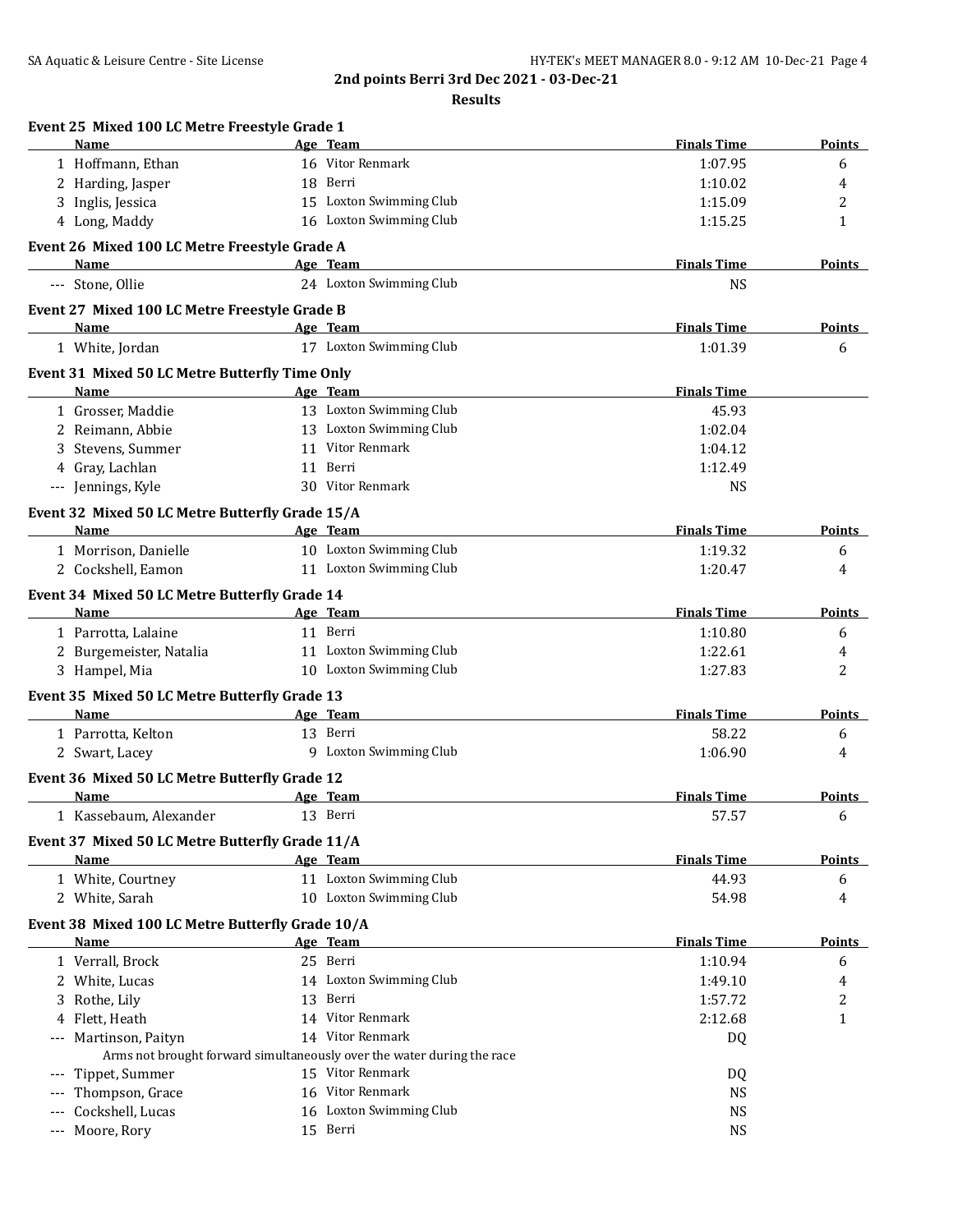| (Event 38 Mixed 100 LC Metre Butterfly Grade 10/A)       |                                                                                                                |                    |               |
|----------------------------------------------------------|----------------------------------------------------------------------------------------------------------------|--------------------|---------------|
| Name                                                     | Age Team                                                                                                       | <b>Finals Time</b> | <b>Points</b> |
| --- Long, Emme                                           | 11 Loxton Swimming Club                                                                                        | <b>NS</b>          |               |
| --- Sims, Oliver                                         | 13 Berri                                                                                                       | <b>NS</b>          |               |
| Event 40 Mixed 100 LC Metre Butterfly Grade 9            |                                                                                                                |                    |               |
| <b>Name</b>                                              | Age Team                                                                                                       | <b>Finals Time</b> | <b>Points</b> |
| 1 Gibbs, Saskia                                          | 13 Loxton Swimming Club                                                                                        | 1:37.85            | 6             |
| 2 Stokes, Brett                                          | 48 Berri                                                                                                       | 1:38.76            | 4             |
| 3 Rothe, Ella                                            | 11 Berri                                                                                                       | 1:43.02            | 2             |
| 4 Lambert, Bree                                          | 18 Berri                                                                                                       | 1:45.37            | $\mathbf{1}$  |
| --- Furniss, Jordana                                     | 15 Loxton Swimming Club                                                                                        | <b>NS</b>          |               |
| Binder, Harry<br>---                                     | 17 Loxton Swimming Club                                                                                        | <b>NS</b>          |               |
| --- Kassebaum, Amity                                     | 13<br>Berri                                                                                                    | <b>NS</b>          |               |
| --- Kassebaum, Damon                                     | 18 Berri                                                                                                       | <b>NS</b>          |               |
| Event 41 Mixed 100 LC Metre Butterfly Grade 8            |                                                                                                                |                    |               |
| <b>Name</b>                                              | Age Team                                                                                                       | <b>Finals Time</b> | <b>Points</b> |
| 1 Hoffmann, Ethan                                        | 16 Vitor Renmark                                                                                               | 1:27.68            | 6             |
| 2 Raynes, Zoe                                            | 17 Loxton Swimming Club                                                                                        | 1:41.13            | 4             |
| Event 42 Mixed 100 LC Metre Butterfly Grade 7            |                                                                                                                |                    |               |
| Name                                                     | Age Team                                                                                                       | <b>Finals Time</b> | Points        |
| 1 Inglis, Jessica                                        | 15 Loxton Swimming Club                                                                                        | 1:41.13            | 6             |
| --- Harding, Oscar                                       | 18 Berri                                                                                                       | <b>NS</b>          |               |
|                                                          |                                                                                                                |                    |               |
| Event 43 Mixed 100 LC Metre Butterfly Grade 6            |                                                                                                                | <b>Finals Time</b> |               |
| <b>Name</b>                                              | Age Team                                                                                                       |                    | <b>Points</b> |
| 1 Menadue, Ben                                           | 14 Berri<br>20 Berri                                                                                           | 1:37.59            | 6             |
| 2 Kassebaum, Emily                                       |                                                                                                                | 1:44.42            | 4             |
| Event 44 Mixed 100 LC Metre Butterfly Grade 5            |                                                                                                                |                    |               |
| Name                                                     | Age Team                                                                                                       | <b>Finals Time</b> | <b>Points</b> |
| 1 White, Bailey                                          | 15 Loxton Swimming Club                                                                                        | 1:23.19            | 6             |
| --- Harding, Jasper                                      | 18 Berri                                                                                                       | <b>NS</b>          |               |
| Event 45 Mixed 100 LC Metre Butterfly Grade 4            |                                                                                                                |                    |               |
| Name                                                     | Age Team                                                                                                       | <b>Finals Time</b> | <b>Points</b> |
| 1 Long, Maddy                                            | 16 Loxton Swimming Club                                                                                        | 1:28.28            | 6             |
| Event 46 Mixed 100 LC Metre Butterfly Grade 3            |                                                                                                                |                    |               |
| <b>Name</b>                                              | e de la contradición de la contradición de la contradición de la contradición de la contradición de la contrad | <b>Finals Time</b> | <b>Points</b> |
| 1 White, Jordan                                          | 17 Loxton Swimming Club                                                                                        | 1:13.76            | 6             |
| Event 52 Mixed 50 LC Metre Backstroke Time Only          |                                                                                                                |                    |               |
| <b>Name</b>                                              | Age Team                                                                                                       | <b>Finals Time</b> |               |
| 1 Lindner, Ava                                           | 9 Vitor Renmark                                                                                                | 1:11.74            |               |
| 2 Walkington, Isla                                       | 9 Loxton Swimming Club                                                                                         | 1:30.35            |               |
| --- Jennings, Kyle                                       | 30 Vitor Renmark                                                                                               | <b>NS</b>          |               |
| --- Obst, Lucas                                          | 9 Loxton Swimming Club                                                                                         | <b>NS</b>          |               |
|                                                          |                                                                                                                |                    |               |
| Event 53 Mixed 50 LC Metre Backstroke Grade 15/A<br>Name |                                                                                                                | <b>Finals Time</b> | <b>Points</b> |
| 1 Whateley, Hannah                                       | <u>Age Team</u><br>9 Berri                                                                                     | 1:05.53            |               |
|                                                          | 11 Vitor Renmark                                                                                               |                    | 6             |
| 2 Stevens, Summer                                        | 11 Loxton Swimming Club                                                                                        | 1:16.11            | 4             |
| Burgemeister, Natalia                                    |                                                                                                                | 1:18.54            | 2             |
| 4 Parrotta, Clara                                        | Berri<br>8                                                                                                     | 1:19.78            | 1             |
| Burgemeister, Tamsin<br>5                                | 10 Loxton Swimming Club<br>12 Loxton Swimming Club                                                             | 1:22.14            | 1             |
| Hucks, Tyler<br>6                                        | 8 Loxton Swimming Club                                                                                         | 1:25.87            | 1             |
| 7 Edwards, Sharla                                        |                                                                                                                | 1:31.38            | 1             |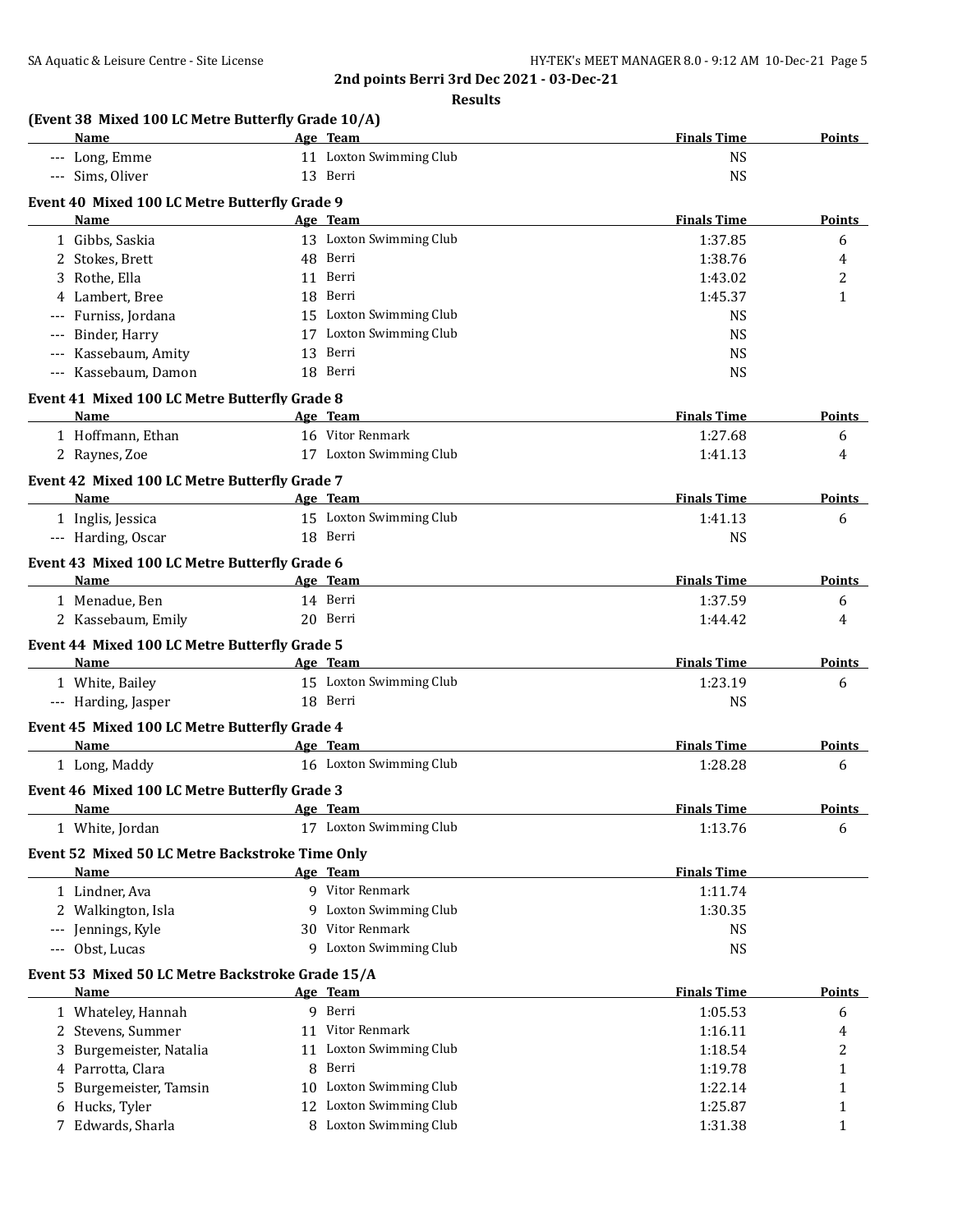**Results**

|       | (Event 53 Mixed 50 LC Metre Backstroke Grade 15/A)<br>Name |    | Age Team                                 | <b>Finals Time</b> | <b>Points</b> |
|-------|------------------------------------------------------------|----|------------------------------------------|--------------------|---------------|
|       | 8 Gray, Zara                                               |    | 7 Berri                                  | 1:36.00            | 1             |
|       | 9 Walkington, Noah                                         |    | 7 Loxton Swimming Club                   | 1:45.94            | 1             |
|       | Event 55 Mixed 50 LC Metre Backstroke Grade 14             |    |                                          |                    |               |
|       | Name                                                       |    | Age Team                                 | <b>Finals Time</b> | Points        |
|       | 1 Hampel, Mia                                              |    | 10 Loxton Swimming Club                  | 1:00.16            | 6             |
|       | 2 Long, William                                            | 13 | Vitor Renmark                            | 1:02.75            | 4             |
| 3     | Singh, Avani                                               | 10 | Vitor Renmark                            | 1:04.83            | 2             |
|       | 4 Albanese, Jacob                                          |    | 10 Vitor Renmark                         | 1:12.78            | $\mathbf{1}$  |
| 5.    | Morrison, Danielle                                         |    | 10 Loxton Swimming Club                  | 1:13.32            | 1             |
| 6     | Cockshell, Eamon                                           |    | 11 Loxton Swimming Club                  | 1:17.17            | $\mathbf{1}$  |
|       | Piltz, Addy                                                |    | 13 Berri                                 | <b>NS</b>          |               |
| $---$ | --- Hampel, Hannah                                         |    | 11 Loxton Swimming Club                  | <b>NS</b>          |               |
|       |                                                            |    |                                          |                    |               |
|       | Event 56 Mixed 50 LC Metre Backstroke Grade 13             |    |                                          |                    |               |
|       | Name                                                       |    | Age Team                                 | <b>Finals Time</b> | <b>Points</b> |
|       | 1 Burgemeister, Oscar                                      |    | 15 Loxton Swimming Club                  | 56.98              | 6             |
|       | 2 Reinmann, Caleb                                          |    | 10 Loxton Swimming Club                  | 57.93              | 4             |
| 3     | Gray, Lachlan                                              |    | 11 Berri                                 | 59.68              | 2             |
| 4     | Milton, Levi                                               |    | 11 Loxton Swimming Club                  | 1:01.80            | $\mathbf{1}$  |
| 5     | Stevens, Kayleigh                                          |    | 12 Vitor Renmark                         | 1:02.04            | 1             |
| 6     | Hardwick, Madden                                           |    | 10 Vitor Renmark                         | 1:02.80            | 1             |
|       | 7 Jarvis, Ruby                                             |    | 9 Vitor Renmark                          | 1:03.82            | 1             |
| 8     | Parrotta, Lalaine                                          |    | 11 Berri                                 | 1:05.15            | 1             |
|       | 9 Reimann, Abbie                                           |    | 13 Loxton Swimming Club                  | 1:07.08            | $\mathbf{1}$  |
|       | Event 57 Mixed 50 LC Metre Backstroke Grade 12             |    |                                          |                    |               |
|       | Name                                                       |    | Age Team                                 | <b>Finals Time</b> | <b>Points</b> |
|       | 1 Verrall, Kaylee                                          |    | 14 Berri                                 | 49.41              | 6             |
|       | 2 Ingerson, Sophie                                         |    | 13 Berri                                 | 55.22              | 4             |
|       | 3 Rothe, Ella                                              |    | 11 Berri                                 | 56.71              | 2             |
| 4     | Rothe, Lily                                                | 13 | Berri                                    | 56.97              | 1             |
| 5.    | Parrotta, Kelton                                           |    | 13 Berri                                 | 57.59              | 1             |
| 6     | Swart, Lacey                                               |    | 9 Loxton Swimming Club                   | 58.05              | 1             |
| 7     | Schloithe, Lily L                                          |    | 12 Vitor Renmark                         | 59.96              | $\mathbf{1}$  |
|       | --- Hucks, Chloe                                           |    | 12 Loxton Swimming Club                  | <b>NS</b>          |               |
|       |                                                            |    |                                          |                    |               |
|       | Event 58 Mixed 50 LC Metre Backstroke Grade 11/A<br>Name   |    | Age Team                                 | <b>Finals Time</b> | <b>Points</b> |
|       |                                                            |    | 11 Loxton Swimming Club                  |                    |               |
|       | 1 White, Courtney                                          |    |                                          | 48.80              | 6             |
|       | 2 Grosser, Maddie                                          |    | 13 Loxton Swimming Club<br>Vitor Renmark | 51.18              | 4             |
|       | Thompson, Sophie                                           | 15 |                                          | 51.77              | 2             |
|       | 4 Kassebaum, Alexander                                     | 13 | Berri                                    | 52.22              | 1             |
| 5     | Thompson, Grace                                            | 16 | Vitor Renmark                            | 52.74              | 1             |
| $---$ | Piltz, Anise                                               |    | 15 Berri                                 | <b>NS</b>          |               |
|       | Event 59 Mixed 100 LC Metre Backstroke Grade 10/A          |    |                                          |                    |               |
|       | Name                                                       |    | Age Team                                 | <b>Finals Time</b> | <b>Points</b> |
|       | 1 Verrall, Brock                                           |    | 25 Berri                                 | 1:23.38            | 6             |
|       | 2 Hale, Trini                                              | 42 | <b>Loxton Swimming Club</b>              | 1:46.53            | 4             |
|       | 3 Hoffmann, Sophie                                         |    | 21 Vitor Renmark                         | 1:48.84            | 2             |
| 4     | Sims, Oliver                                               | 13 | Berri                                    | 1:50.02            | 1             |
| 5.    | Long, Emme                                                 |    | 11 Loxton Swimming Club                  | 1:56.75            | 1             |
| 6     | Flett, Heath                                               |    | 14 Vitor Renmark                         | 1:56.87            | 1             |
| 7     | Slagter, Kian                                              |    | 16 Loxton Swimming Club                  | 1:57.96            | 1             |
| $---$ | Teare, Holly                                               |    | 13 Vitor Renmark                         | <b>NS</b>          |               |
| $---$ | White, Sarah                                               |    | 10 Loxton Swimming Club                  | <b>NS</b>          |               |

--- White, Sarah 10 Loxton Swimming Club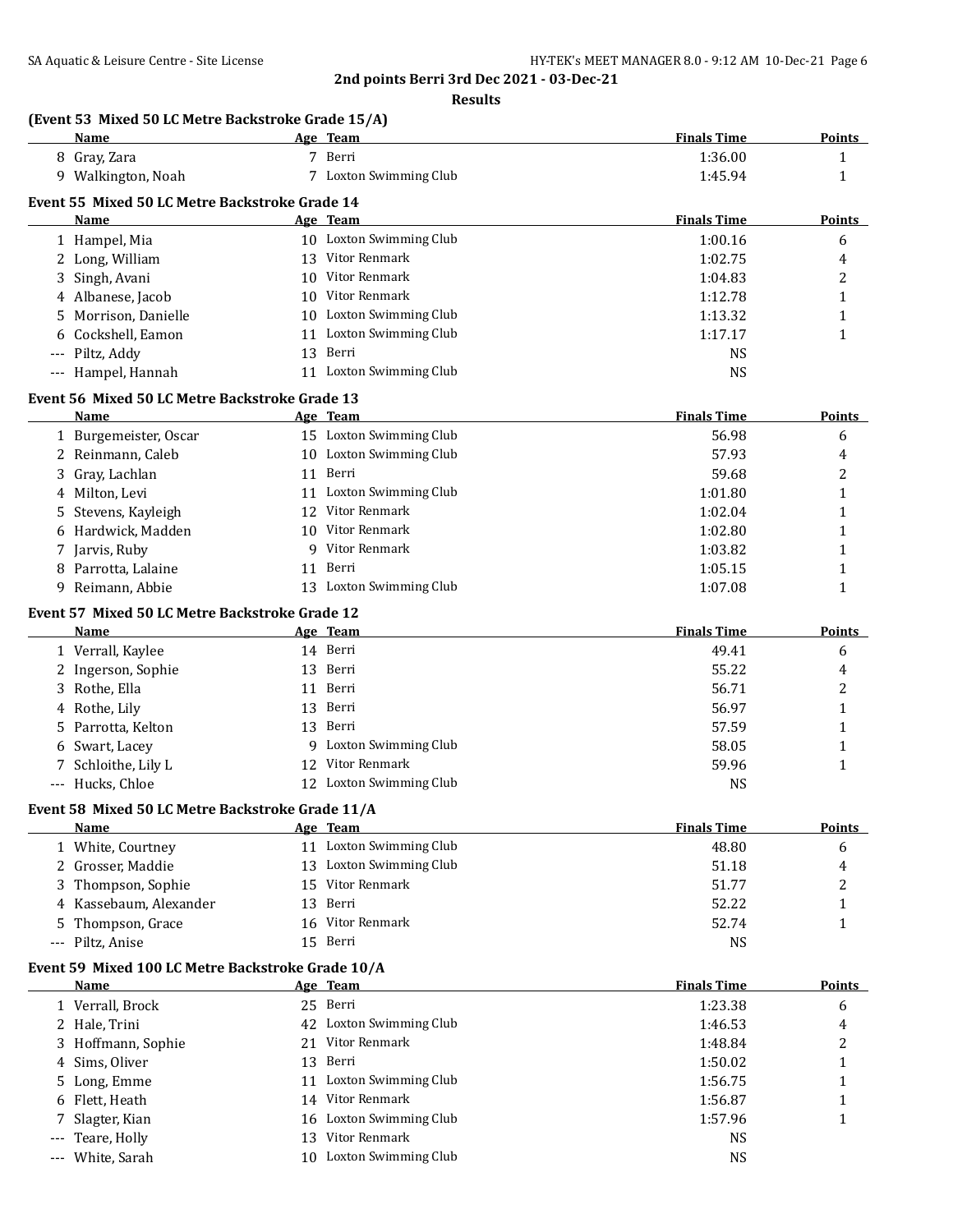|                                                           | <b>Results</b>                      |                               |               |
|-----------------------------------------------------------|-------------------------------------|-------------------------------|---------------|
| Event 61 Mixed 100 LC Metre Backstroke Grade 9            |                                     | <b>Finals Time</b>            |               |
| Name<br>1 Martinson, Paityn                               | Age Team<br>14 Vitor Renmark        | 1:36.01                       | Points<br>6   |
| 2 Kassebaum, Amity                                        | 13 Berri                            | 1:37.69                       | 4             |
| 3 Stokes, Brett                                           | 48 Berri                            | 1:39.83                       | 2             |
| 4 Lambert, Bree                                           | 18 Berri                            | 1:41.32                       | $\mathbf{1}$  |
| 5 Tippet, Summer                                          | 15 Vitor Renmark                    | 1:42.08                       | $\mathbf{1}$  |
| 6 Moore, Rory                                             | 15 Berri                            | 1:43.93                       | $\mathbf{1}$  |
| 7 Gillett, Mikayla                                        | 16 Loxton Swimming Club             | 1:46.54                       | $\mathbf{1}$  |
| --- Furniss, Jordana                                      | 15 Loxton Swimming Club             | <b>NS</b>                     |               |
| Event 62 Mixed 100 LC Metre Backstroke Grade 8            |                                     |                               |               |
| <b>Name</b>                                               | Age Team                            | <b>Finals Time</b>            | <u>Points</u> |
| 1 Harding, Jasper                                         | 18 Berri                            | 1:34.94                       | 6             |
| 2 Binder, Harry                                           | 17 Loxton Swimming Club             | 1:36.03                       | 4             |
| 3 Gibbs, Saskia                                           | 13 Loxton Swimming Club             | 1:37.18                       | 2             |
| 4 White, Lucas                                            | 14 Loxton Swimming Club             | 1:40.12                       | $\mathbf{1}$  |
| 5 Kassebaum, Damon                                        | 18 Berri                            | 1:40.23                       | 1             |
| 6 Harding, Oscar                                          | 18 Berri                            | 1:45.08                       | $\mathbf{1}$  |
| --- Anderson, Stella                                      | 16 Vitor Renmark                    | <b>NS</b>                     |               |
| Event 63 Mixed 100 LC Metre Backstroke Grade 7            |                                     |                               |               |
| Name                                                      | Age Team                            | <b>Finals Time</b>            | Points        |
| 1 Riedel, Hugh                                            | 12 Vitor Renmark                    | 1:29.08                       | 6             |
| 2 Menadue, Ben                                            | 14 Berri                            | 1:32.38                       | 4             |
| 3 Raynes, Zoe                                             | 17 Loxton Swimming Club             | 1:37.26                       | 2             |
| 4 Kassebaum, Emily                                        | 20 Berri                            | 1:49.47                       | $\mathbf{1}$  |
| --- Stone, Ollie                                          | 24 Loxton Swimming Club             | <b>NS</b>                     |               |
| Event 64 Mixed 100 LC Metre Backstroke Grade 6<br>Name    | Age Team                            | <b>Finals Time</b>            | <b>Points</b> |
|                                                           | 16 Vitor Renmark                    | 1:27.96                       |               |
| 1 Lambert, Jenna                                          | 15 Loxton Swimming Club             | 1:31.49                       | 6             |
| 2 Inglis, Jessica                                         | 16 Loxton Swimming Club             |                               | 4             |
| 3 Cockshell, Lucas<br>--- Lyons, Sue                      | 53 Vitor Renmark                    | 1:33.09<br><b>NS</b>          | 2             |
| Event 65 Mixed 100 LC Metre Backstroke Grade 5            |                                     |                               |               |
| Name                                                      | Age Team                            | <b>Finals Time</b>            | <u>Points</u> |
| 1 White, Bailey                                           | 15 Loxton Swimming Club             | 1:25.83                       | 6             |
| Event 66 Mixed 100 LC Metre Backstroke Grade 4            |                                     |                               |               |
| Name                                                      | Age Team                            | <b>Finals Time</b>            | <b>Points</b> |
| 1 Long, Maddy                                             | 16 Loxton Swimming Club             | 1:28.61                       | 6             |
| --- Hoffmann, Ethan                                       | 16 Vitor Renmark                    | DQ                            |               |
| Event 67 Mixed 100 LC Metre Backstroke Grade 3            |                                     |                               |               |
| Name<br>1 White, Jordan                                   | Age Team<br>17 Loxton Swimming Club | <b>Finals Time</b><br>1:16.06 | Points<br>6   |
|                                                           |                                     |                               |               |
| Event 73 Mixed 50 LC Metre Breaststroke Time Only<br>Name | Age Team                            | <b>Finals Time</b>            |               |
| 1 Whateley, Hannah                                        | 9 Berri                             | 1:32.06                       |               |
| --- Jennings, Kyle                                        | 30 Vitor Renmark                    | <b>NS</b>                     |               |
| --- Walkington, Isla                                      | 9 Loxton Swimming Club              | <b>NS</b>                     |               |
| --- Albanese, Jacob                                       | 10 Vitor Renmark                    | <b>NS</b>                     |               |
| Event 74 Mixed 50 LC Metre Breaststroke Grade 15/A        |                                     |                               |               |
| <b>Name</b>                                               | Age Team                            | <b>Finals Time</b>            | <b>Points</b> |

| лашс             | лес<br>теаш | тинать типе         | т оннь |
|------------------|-------------|---------------------|--------|
| Dale.<br>Annasia | 10<br>Berri | $\sim$<br>. 4.<br>. |        |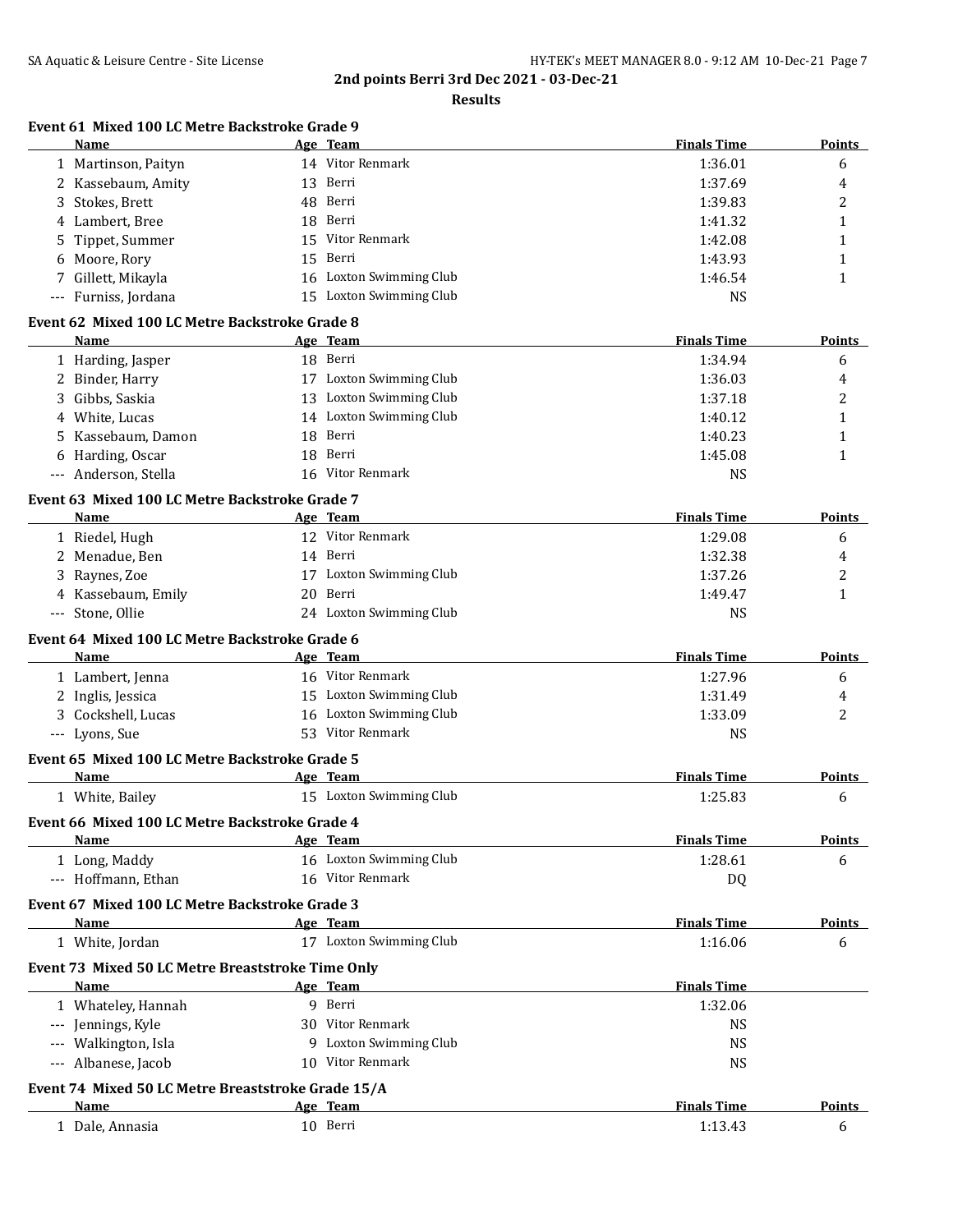**Results**

### **(Event 74 Mixed 50 LC Metre Breaststroke Grade 15/A)**

|       | Name                                                |    | Age Team                | <b>Finals Time</b> | <b>Points</b> |
|-------|-----------------------------------------------------|----|-------------------------|--------------------|---------------|
|       | 2 Parrotta, Lalaine                                 |    | 11 Berri                | 1:13.72            | 4             |
|       | 3 Jarvis, Ruby                                      |    | 9 Vitor Renmark         | 1:15.37            | 2             |
|       | 4 Burgemeister, Tamsin                              |    | 10 Loxton Swimming Club | 1:19.55            | 1             |
| 5.    | Burgemeister, Natalia                               |    | 11 Loxton Swimming Club | 1:24.20            | 1             |
|       | Edwards, Sharla                                     |    | 8 Loxton Swimming Club  | 1:25.12            | 1             |
| 7     | Morrison, Danielle                                  |    | 10 Loxton Swimming Club | 1:40.86            | 1             |
| 8     | Parrotta, Clara                                     | 8  | Berri                   | 1:42.26            | 1             |
| 9.    | Hucks, Tyler                                        |    | 12 Loxton Swimming Club | 1:48.10            | 1             |
|       | Hampel, Hannah                                      | 11 | Loxton Swimming Club    | <b>NS</b>          |               |
|       | --- Hucks, Chloe                                    |    | 12 Loxton Swimming Club | <b>NS</b>          |               |
|       | Event 76 Mixed 50 LC Metre Breaststroke Grade 14    |    |                         |                    |               |
|       | Name                                                |    | Age Team                | <b>Finals Time</b> | Points        |
|       | 1 Rothe, Ella                                       |    | 11 Berri                | 1:04.43            | 6             |
|       | 2 Swart, Lacey                                      |    | 9 Loxton Swimming Club  | 1:07.68            | 4             |
|       | 3 Hampel, Mia                                       |    | 10 Loxton Swimming Club | 1:09.23            | 2             |
|       | 4 Cockshell, Eamon                                  |    | 11 Loxton Swimming Club | 1:21.36            | 1             |
|       |                                                     |    | 13 Berri                |                    |               |
|       | 5 Piltz, Addy                                       |    |                         | 1:28.03            | 1             |
|       | Event 77 Mixed 50 LC Metre Breaststroke Grade 13    |    |                         |                    |               |
|       | Name                                                |    | Age Team                | <b>Finals Time</b> | Points        |
|       | 1 Long, William                                     |    | 13 Vitor Renmark        | 56.75              | 6             |
|       | 2 Hoffmann, Sophie                                  |    | 21 Vitor Renmark        | 58.81              | 4             |
|       | 3 Kassebaum, Alexander                              |    | 13 Berri                | 59.62              | 2             |
|       | 4 Ingerson, Sophie                                  |    | 13 Berri                | 1:00.91            | 1             |
|       | 5 Milton, Levi                                      | 11 | Loxton Swimming Club    | 1:01.15            | 1             |
|       | Parrotta, Kelton                                    | 13 | Berri                   | 1:04.17            | 1             |
|       | Stevens, Summer                                     | 11 | Vitor Renmark           | 1:05.05            | 1             |
| 8     | Reimann, Abbie                                      |    | 13 Loxton Swimming Club | 1:06.20            | 1             |
|       | --- Piltz, Anise                                    |    | 15 Berri                | <b>NS</b>          |               |
|       | Event 78 Mixed 50 LC Metre Breaststroke Grade 12    |    |                         |                    |               |
|       | Name                                                |    | Age Team                | <b>Finals Time</b> | <b>Points</b> |
|       | 1 Verrall, Kaylee                                   |    | 14 Berri                | 54.04              | 6             |
|       | 2 Schloithe, Lily L                                 |    | 12 Vitor Renmark        | 54.36              | 4             |
|       | 3 Burgemeister, Oscar                               |    | 15 Loxton Swimming Club | 55.33              | 2             |
|       | 4 Rothe, Lily                                       |    | 13 Berri                | 55.45              | 1             |
| 5.    | Grosser, Maddie                                     |    | 13 Loxton Swimming Club | 55.86              | 1             |
|       | 6 Slagter, Kian                                     |    | 16 Loxton Swimming Club | 59.55              | 1             |
|       | Gray, Lachlan                                       |    | 11 Berri                | 1:00.44            | 1             |
| $---$ | Stone, Ollie                                        |    | 24 Loxton Swimming Club | <b>NS</b>          |               |
|       | Event 79 Mixed 50 LC Metre Breaststroke Grade 11/A  |    |                         |                    |               |
|       | Name                                                |    | Age Team                | <b>Finals Time</b> | Points        |
|       | 1 Martinson, Paityn                                 |    | 14 Vitor Renmark        | 49.84              | 6             |
|       | 2 Long, Emme                                        |    | 11 Loxton Swimming Club | 52.81              | 4             |
|       | 3 Thompson, Grace                                   |    | 16 Vitor Renmark        | 53.06              | 2             |
|       | 4 White, Courtney                                   |    | 11 Loxton Swimming Club | 53.18              | 1             |
|       | 5 Gibbs, Saskia                                     |    | 13 Loxton Swimming Club | 54.11              |               |
|       | 6 Lambert, Jenna                                    |    | 16 Vitor Renmark        | 54.65              | 1<br>1        |
|       | 7 White, Sarah                                      |    | 10 Loxton Swimming Club | 56.17              | $\mathbf{1}$  |
|       | --- Teare, Holly                                    |    | 13 Vitor Renmark        | <b>NS</b>          |               |
|       |                                                     |    |                         |                    |               |
|       | Event 81 Mixed 100 LC Metre Breaststroke Grade 10/A |    |                         |                    |               |
|       | Name                                                |    | Age Team                | <b>Finals Time</b> | <b>Points</b> |
|       | 1 Verrall, Brock                                    |    | 25 Berri                | 1:39.75            | 6             |
|       | 2 White, Lucas                                      |    | 14 Loxton Swimming Club | 1:48.05            | 4             |